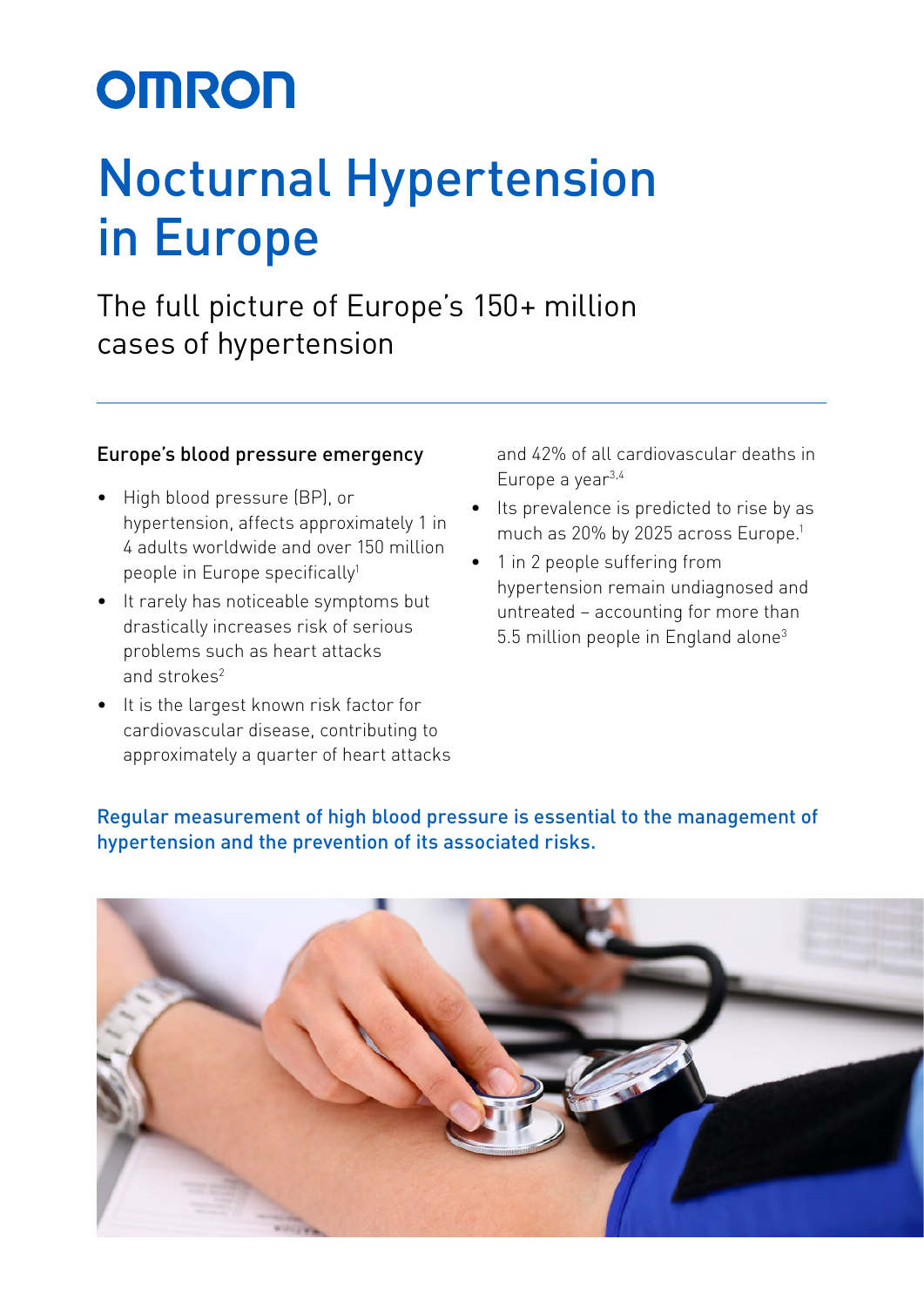#### Missing half of the picture

- BP readings are most commonly taken during the day
- Yet nocturnal BP readings (those taken while the patient is sleeping) are better predictors of the risk of fatal and nonfatal cardiovascular events, and organ damage than daytime blood pressure values $6.7,8$
- Blood pressure normally decreases at night, known as dipping. Most patients with high BP during the day still 'dip'
- Sometimes, however, patients' BP doesn't dip or can even go up
- Defined as 'non-dippers' and 'reversedippers', they are the most at risk cohort for cardiovascular events<sup>7</sup>
- $\bullet$  In fact, 1 in 4 patients<sup>9</sup> with normal daytime BP may have nocturnal hypertension

• Masked hypertension – when BP readings are normal in the clinic but actually high outside of it – has been reported in approximately 15% of patients<sup>5</sup>

#### Causes of raised nocturnal BP<sup>9,6</sup>:

- sleep disturbance
- diabetes
- older age
- obstructive sleep apnoea (OSA)
- stress autonomic dystonia
- heart failure
- treatment-resistant hypertension
- kidney failure

#### Daytime blood pressure, in effect, only provides HCPs with half the picture. Without data that spans both day and night patients are at higher risk.

#### An imperfect system

- 24-hour monitoring is significantly superior to one-off in-clinic readings for predicting risk of cardiovascular death and indicating cardiovascular health<sup>10</sup>
- Traditional methods of nocturnal measurements – ambulatory blood pressure monitoring (ABPM) – do exist, and are loaned to patients by the GP
- ABPM unfortunately has severe drawbacks:
	- » Patients have to return the device (often only 24 hours later) – severely limiting readings taken
- » Device availability is limited
- » They are bulky, uncomfortable and noisy when taking readings meaning they often cause sleep disturbance
- These drawbacks result in inaccurate and limited results versus having a home owned solution that can be used over an extended period

### **OMRON**